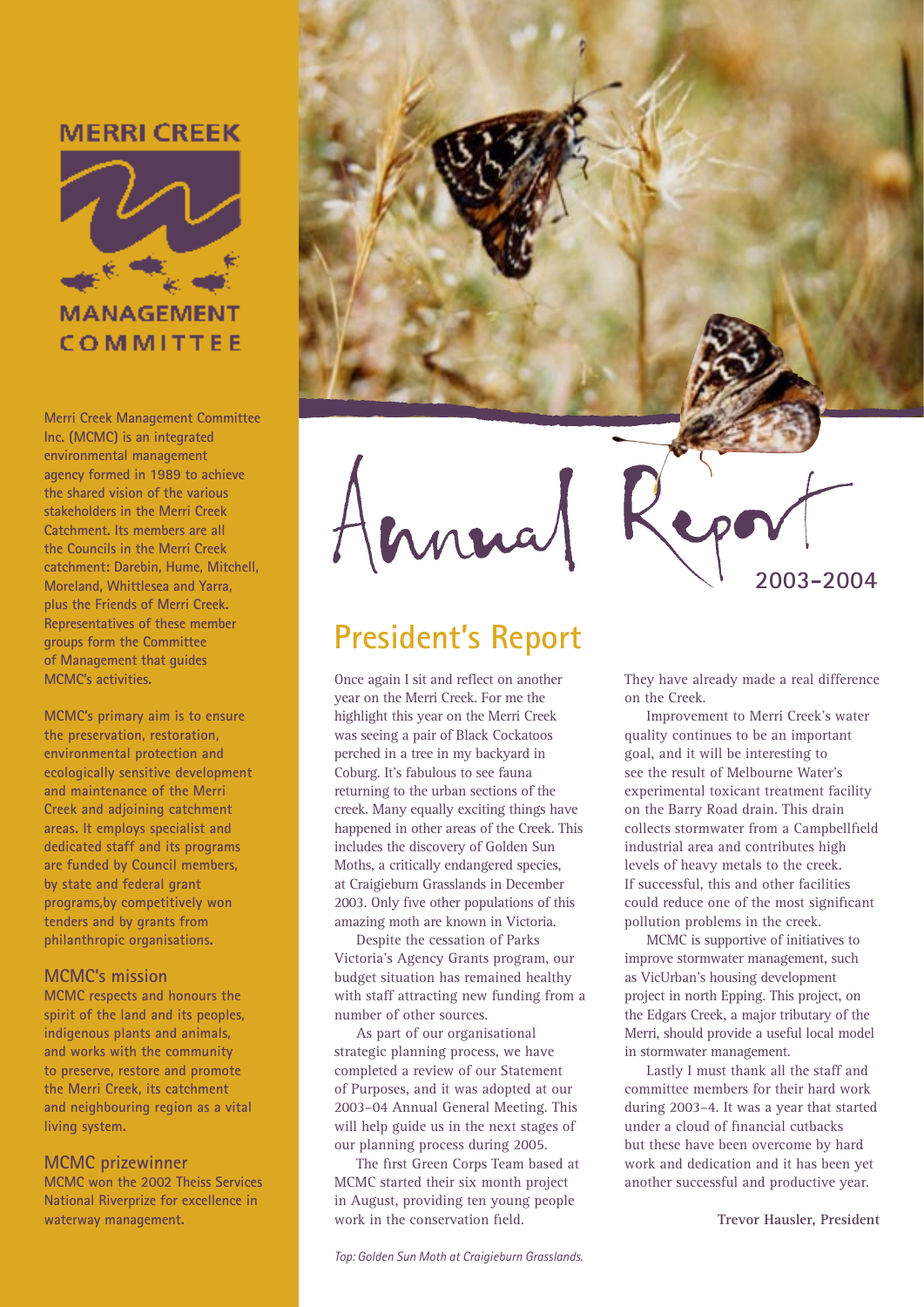

## **Parkland Management**

#### **Habitat**

Golden Sun Moths were discovered in two of Merri Creek's native grasslands in December 2003 – a sighting of national significance! The moths were last recorded in the Melbourne area in 1916, and were presumed extinct in the Port Phillip Region. They are listed as *critically endangered* under the *Federal Environment Protection and Biodiversity Conservation Act*. On a warm sunny day in mid December, members of MCMC's Parkland Management Team and a member of Friends of Craigieburn Grassland noticed the moths fluttering through the native Wallaby Grasses at Craigieburn Grassland. Brian Bainbridge, MCMC's Technical Officer, identified them as a significant find. With identification confirmed by the Museum and other entomologists, Merri Creek has become a focal point for works to protect and enhance the moths' habitat, and hopefully to undertake further research on their fascinating life cycle, habitat requirements and distribution.

Between October 2003 and September 2004, 243 entries were made to MCMC's Fauna record book. Sightings by MCMC staff, members of Friends of Merri Creek, local residents and school students are all recorded, and the sightings of significant species are forwarded to the Atlas of Victorian Wildlife, maintained by the Department of Sustainability and Environment.

The start of MCMC's financial year in October is heralded by the return of Sacred Kingfishers to several sites along Merri Creek, and many local residents eagerly watch for their first sightings of the birds in their familiar haunts. MCMC has also been excited to record Nankeen Night Herons, shy birds of state significance, hunting in the billabongs of Merri Park wetlands, Northcote. The wetlands have been created in the floor

of a flood retarding basin beside Merri Creek, transforming an area that only 15 years ago was a Melbourne Water works depot. The sight of these birds, and the diversity of other native fauna in both revegetation and restored remnant vegetation, reinforces the important role that recreated habitats play as part of the linked regional – state significant habitat network of the Merri Creek corridor.

#### **Management of native grasslands, escarpments and creekside ecological communities**

Merri Creek Management Committee continues to undertake ecological management works at more than 80 sites along Merri Creek and its tributaries, Aitken, Central and Edgars Creeks, from Clifton Hill to Craigieburn. Works were funded by direct grants and contracts from councils, and by grants from Citipower and SPI PowerNet through Landcare Australia, the Australian Government Envirofund, and Urban Bushcare. In addition, MCMC maintained under contract 15 sites on Moonee Ponds Creek and three sites on the Yarra River.

Restoration and revegetation works focus on establishing and maintaining competitive indigenous vegetation, through carefully targeted weed control, mulching, planting and direct seeding, and within the native grasslands, mosaic ecological burns to maintain the diversity of wildflowers and the health of the Kangaroo Grass sward.

As part of the management of remnant and revegetation sites, MCMC planted 33,754 indigenous plants. Of these, more than 80 per cent were ground storey species, including native grasses, wildflowers and creepers, reflecting both the predominance of these plants within the ecological communities of the Basalt Plains through which Merri Creek flows, the habitat provided by such plants, and

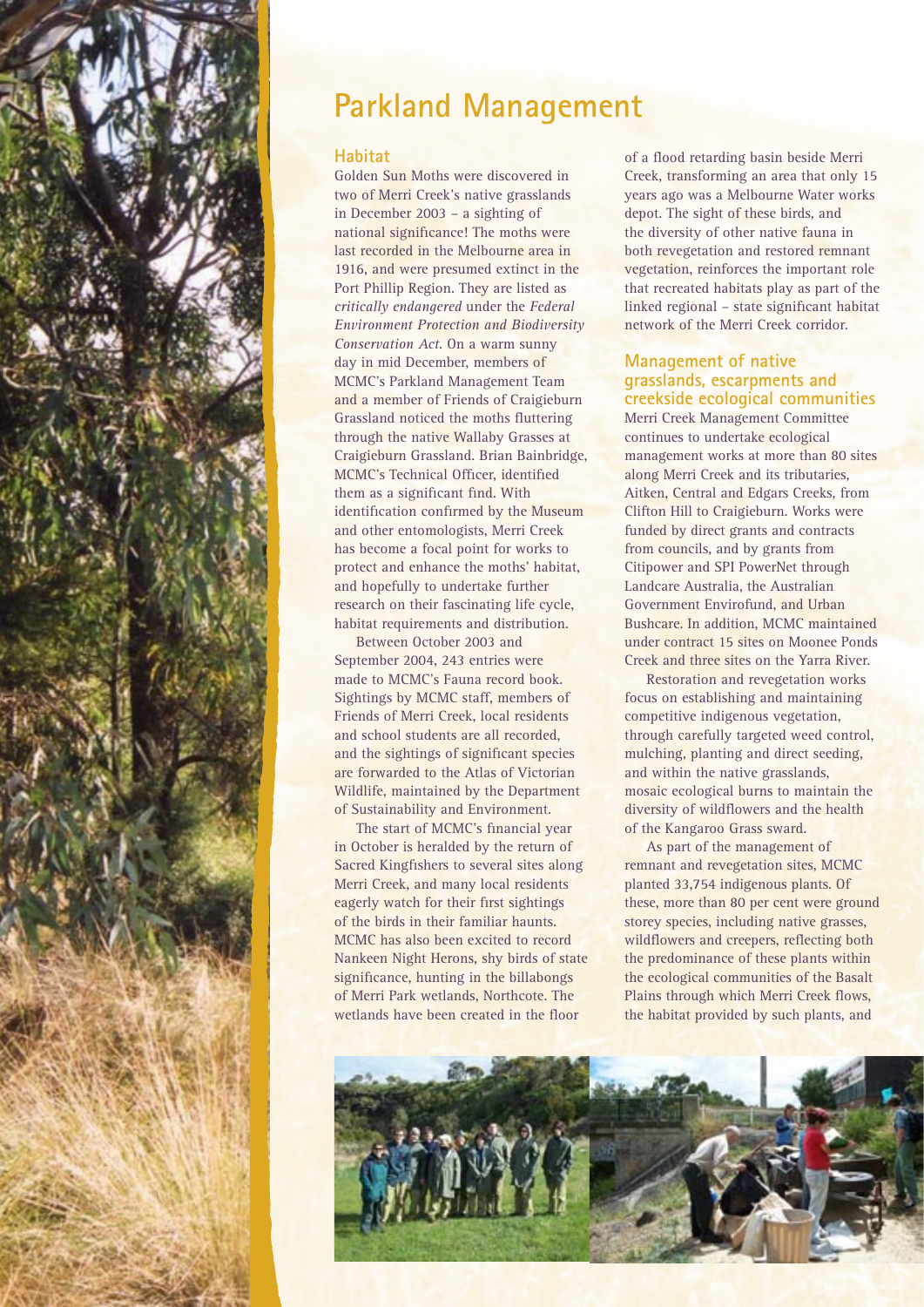

their pivotal role in revegetation and restoration processes.

MCMC was successful in its application to be a partner agency for a Green Corps team. The team of 10 young people started their six month project in late August 2004, and MCMC is excited to have their contribution to the creek's restoration.

#### **Community involvement in parkland management**

Friends' members, students and local residents volunteered more than 5,000 hours to the restoration and revegetation of Merri Creek's native grasslands, escarpments and creekside environments.

Community involvement included weekend planting days, weekday Kangaroo Grass seed harvesting and evening handweeding and birdwatching. MCMC also worked with staff from local businesses during the busy planting season, providing opportunities for employees from completely unrelated industries to be involved in local environmental restoration projects.

A number of local residents have also worked beside the Parkland Team during normal weekday hours, or organised handweeding groups for their local patch of the creek, with assistance from MCMC in plant identification skills and removal of handweeded material.

During 2003–4, MCMC organised 31 weekend community activities, most of these in partnership with Friends of Merri Creek. Community input from these, from the weekday activities and from business and local resident volunteers working with MCMC's team totalled 4,012 hours, equivalent to \$80,240 of in-kind contributions (based on the Federal Government's suggested rate of \$20/hr).

School groups from primary, secondary, TAFE and tertiary colleges participated in planting, mulching and weeding at sites along Merri Creek from Clifton Hill to Craigieburn, as well as undertaking fauna surveys, site assessments, habitat studies and creek explorations. Student projects included investigating habitat values of dead wattles for wood-boring insects and



moth larvae, assessing survivorship of significant species plantings in native grasslands and categorising flood-borne litter within the creek and wetland areas. During 2003–4 there were more than 21 student group activities, and student input totalled 1,466 hours.

In addition to student group projects, MCMC provided industry placement projects for a number of students, who undertook more detailed research, with topics ranging from community attitudes to willow removal, assessment of Kangaroo Grass seed viability, and mapping of significant species. During 2003–4, 16 students undertook their industry placement at MCMC.

*Page 2 far left: MCMC's Green Corps Team at Galada Tamboore, Campbellfield.*

*Page 2 left: Following major flooding of the Creek in December 2003, local residents organised a number of rubbish removal events to deal with the huge volumes of flood borne litter lining the Creek banks.*

*Top left: MCMC Parklands staff, Deb Lawson and Alex Davern, spray Priority One grassy weeds at Cooper Street Grasslands.*

*Top right: Scattered Sweet Bursarias and native grasses line Merri Creek at Craigieburn Grasslands.*

*Bottom far left: Staff from Metropolitan Fire Brigade work with MCMC's Parkland Management Team, planting and removing litter.*

*Bottom left: Merri Creek from the top of the beautiful Basalt escarpment at Moomba Park Fawkner.*

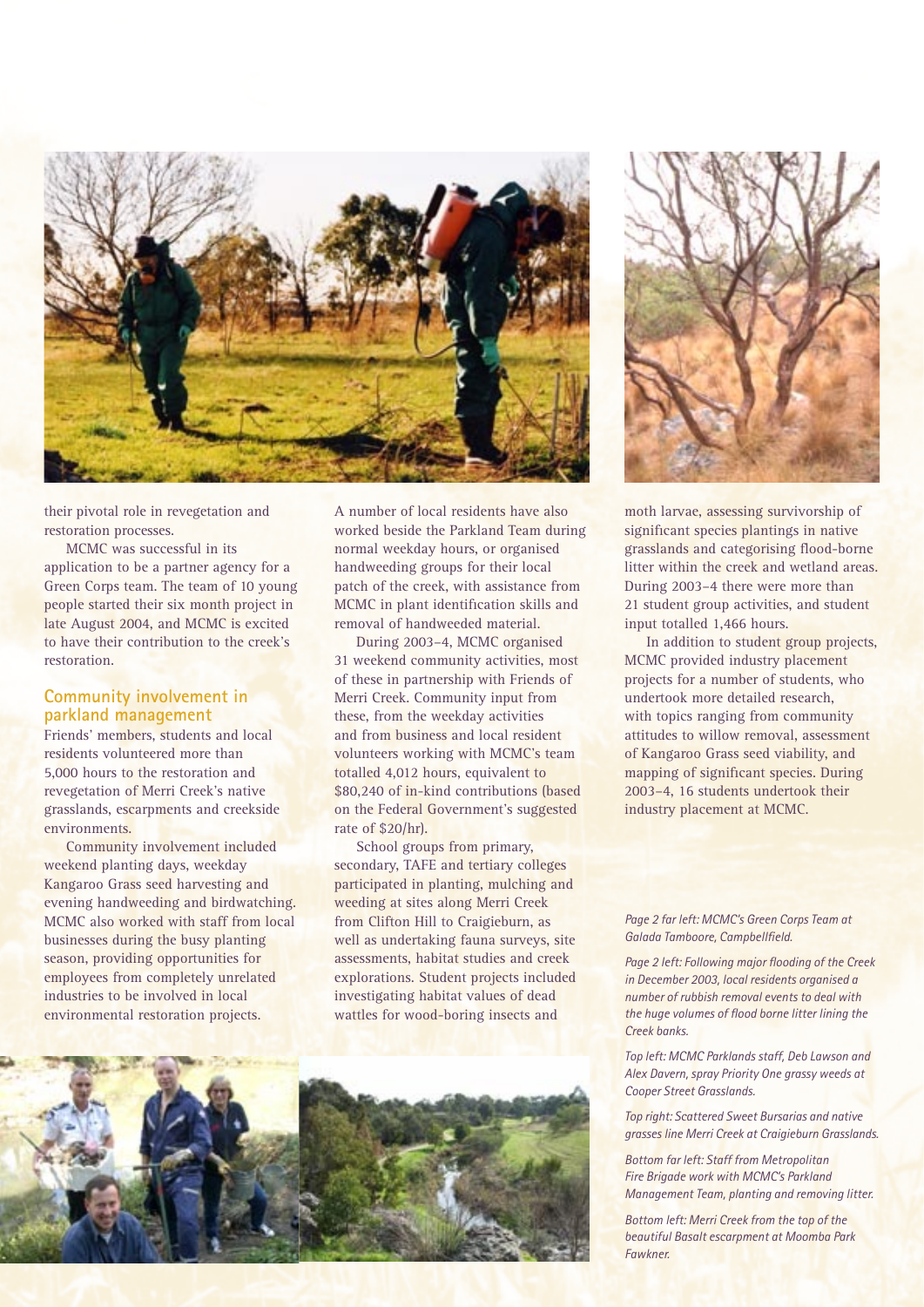# **Catchment Program**

The Catchment Program Team works on community and school based education programs, activities and monitoring in the Merri Creek and adjacent catchments. During 2003—04, thousands of students across the catchment learnt about stream ecology, stormwater and indigenous flora and fauna.

#### **Waterwatch**

MCMC's *Waterwatch* Coordinator worked with students and teachers from 25 schools, both primary and secondary, and two universities, investigating water quality and the diversity of aquatic life in the Merri and Moonee Ponds Creeks, and in the lower Yarra.

The schools' *Waterwatch* program focused on stormwater to promote the links within the catchment to local waterways. Students learned how to monitor water quality by testing water chemistry, aquatic invertebrates and assessing riparian and instream habitat.

Thirteen training sessions in *Waterwatch* monitoring techniques were held for community members and school teachers wanting to join the program. Community-based groups regularly monitored 15 sites on Merri Creek and five on Moonee Ponds Creek. *Waterwatch*  displays and activities were also presented at 12 festivals and community days. In addition, *Waterwatch* presentations were made at several teachers' conferences and forums.

One of the highlights of the year was attending the first International Symposium on Urban Stream Ecology. The conference confirmed that degradation of urban streams due to the impact of stormwater run off, is a worldwide issue.

MCMC's *Waterwatch* program is part of the Melbourne *Waterwatch*  program and is supported by the Federal Government's Natural Heritage Trust,

Melbourne Water, and the Cities of Darebin, Hume, Melbourne, Moonee Valley, Moreland, Whittlesea and Yarra.

#### **Creek Science in Schools**

MCMC's *Waterwatch* Coordinator was funded by the Victorian Scientist in Schools program to be a resident scientist at Bell Primary in the latter part of 2003. The program culminated in November in a family science day held at Moomba Park, Fawkner, where 120 students and parents participated in scientific explorations of the creek and its surroundings. The *Sample Science* activity week, held in August 2004, introduced new schools to MCMC's environmental education programs. Students from five schools in Darebin participated in an activity day at the Creek which included: testing water quality, planting trees and grasses, learning about bats, botanical drawing lessons, frog identification and learning about Merri Creek's geology.

#### **Stormwater**

Catchment program staff attended meetings with Darebin Council, the EPA and community representatives to assist in developing the *Edwardes Lake Neighbourhood Environment Improvement Plan (NEIP)*. This action plan aims to improve the health of Edwardes Lake. The development of NEIPs is an EPA program, operational across Victoria, involving communities working together to improve their local environments.

MCMC also participated in meetings of the Northern Litter group and showcased its *Catching On* program, a stormwater awareness program for automotive workshops, as part of the National Litter Conference in May 2004.

#### **Learning Grounds**

MCMC's *Learning Grounds* assists school communities to plan indigenous



gardens for their school grounds in a way that closely involves students. In 2003—04, the program had contact with 13 schools across the municipalities of Darebin, Moreland and Whittlesea. MCMC helped a number of the schools prepare successful funding submissions to develop their indigenous gardens.

#### **Whittlesea's Wild Backyard**

Funded by a City of Whittlesea Community Development Grant, the *Wild Backyard* project introduced a group of 50 non-English speaking background residents of the City of Whittlesea to the nationally significant Craigieburn Grasslands in Epping. Additional group activities will be undertaken in 2005.

The Catchment Program acknowledges the support of *Ford Australia*, in providing a vehicle and of *Kodak* for suppling a digital camera.



*Top: Students, from Bell Primary school, look at a sample from the Merri Creek in Fawkner.*

*Far left: Students, from St James North Richmond, watch Jessica Miller, MCMC Waterwatch Coordinator, demonstrate field sampling techniques, Merri Creek in Clifton Hill.* 

*Left: Bat specialist, Ryan Chick from Arthur Rylah Institute, demonstrates a harp bat trap on Merri Creek in Preston.*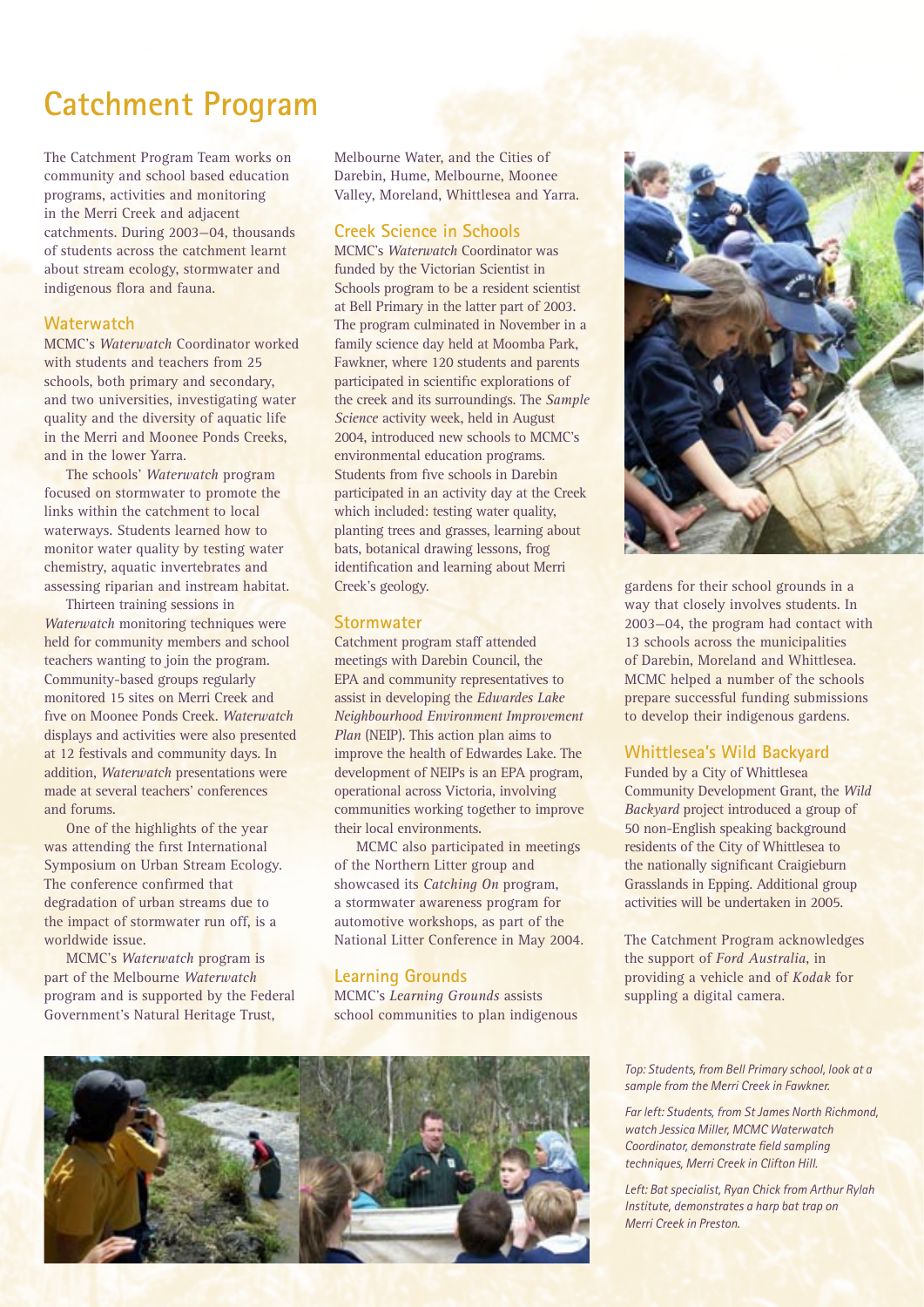## **Planning and Coordination**

MCMC provides comments on statutory planning matters and is also involved in working closely with agencies and the community on a wide range of broader strategic issues. MCMC's planning and coordination functions are supported by direct grants from its Council members.

#### **Statutory and Strategic Planning**

This year, MCMC made comments on 34 planning permit applications for developments abutting the creek corridor and on three planning scheme amendments, including the Cooper Street Employment Area in Whittlesea. Formal comment was also made on a referral to the Federal Department of Environment and Heritage under the *Environment Protection and Biodiversity Conservation Act*.

MCMC completed its revision of the *Merri Creek Development Guidelines*, which apply to any developments within the area covered by the creek's Environmental Significance Overlay. These Guidelines have also been used as a template for strengthening waterway planning controls across the region, in a series of meetings with the Department of Sustainability and Environment and Councils associated with the Merri, Darebin and Moonee Ponds Creeks.

During the year, MCMC completed its review of the 208 actions in the *Merri Creek and Environs Strategy*. The Strategy provides strategic direction and specific actions for management needs along the Merri corridor. The review identified over half the actions had been substantially implemented.

MCMC coordinated an *Encroachments Working Group* on the issue of private encroachments onto public land and three well-attended meetings identified the various types of encroachment and clarified issues relating to enforcement and removal of encroachments.

#### **Working with other organisations**

**Upper reaches of Merri Creek**  MCMC provided field survey data for the *Merriang Local Area Biodiversity Plan*, developed by the **Department of Sustainability and Environment**. This Plan outlines the actions needed to conserve significant native biodiversity across a number of grazing properties in the Merriang to Donnybrook area.

MCMC contributed information to assist the *Willows out of Wallan* project, which aims to revegetate an urban section of Wallan Creek, a major tributary of Merri Creek in the **Shire of Mitchell**.

#### **Middle reaches of Merri Creek**

The State Government's *Melbourne 2030* report included this section of Creek in the Hume Growth Area, proposing up to 50,000 additional households for the area. MCMC provided technical information on biodiversity significance within this area to the **Department of Sustainability and Environment**.

MCMC was represented at monthly meetings of the **Craigieburn Bypass Environs Coordination Group**, which reviews and monitors the implementation of environmental management plans for the freeway, including the construction of crossings over Merri Creek and Curly Sedge Creek. MCMC also provided **VicRoads** with specialist advice on translocations of two endangered plant species.

MCMC participated in a meeting of the *Merri Park Working Group*, convened by **Parks Victoria**. The release of the draft proposal for the new Merri Park is pending. MCMC liaised closely with **Parks Victoria** on the alignment of the *Barry Road Grasslands Trail*, part of the new park, to avoid disturbance to the highly significant Galada Tamboore grasslands.

MCMC was also involved in **Yarra Valley Water's** Stakeholder *Consultative Committees* for the *Craigieburn Sewage Treatment Plant* (planned for closure) and the *Aurora Treatment Facility*, which will service the new suburb in North Epping. An existing discharge to Merri Creek from the Craigieburn STP is being maintained until the impact on the endangered Growling Grass Frog can be fully determined. MCMC provided critical comments to the EPA on Yarra Valley Water's proposal to replace this discharge with effluent from the Aurora

*MCMC's Parkland Management Team carry out an ecological burn at Central Creek Grassland, Reservoir.*

Facility. The works approval issued by the EPA requires Yarra Valley Water to minimise discharge to the creek and to provide a higher quality effluent.

MCMC was represented on the steering committee for **Hume Council's** *Industrial Stormwater Project*, a project aimed at improving the quality of industrially contaminated stormwater which discharges from a drain into the Merri at Barry Road Campbellfield.

#### **Lower reaches of Merri Creek**

**Melbourne Water's** *Merri Creek Improvement Project* for Brunswick, Northcote and North Fitzroy focuses on removal of serious environmental weeds, particularly Desert Ash and Willows, and replacement with indigenous vegetation. MCMC has participated in Stakeholder Reference group meetings and providing detailed comments on the planning and implementation of the project.

MCMC received funding from **SPI Powernet** through **Landcare Australia**, to implement SPI PowerNet's *Vegetation Management Plan*, which covers the high voltage transmission line easement within Merri and Edgars creeks. The plan identifies targeted removal of trees within the easement, and their replacement with indigenous shrubs, groundcovers and grasses.

MCMC participated in working group meetings with **Melbourne Water** and **Yarra Valley Water** about Stages 1 and 2 of the *Northern Sewerage Strategy*, which involves constructing diversion sewers within the lower reaches of Merri and Edgars Creeks to decrease the incidence of sewage overflows during wet weather, and to cater for additional growth in the catchment.